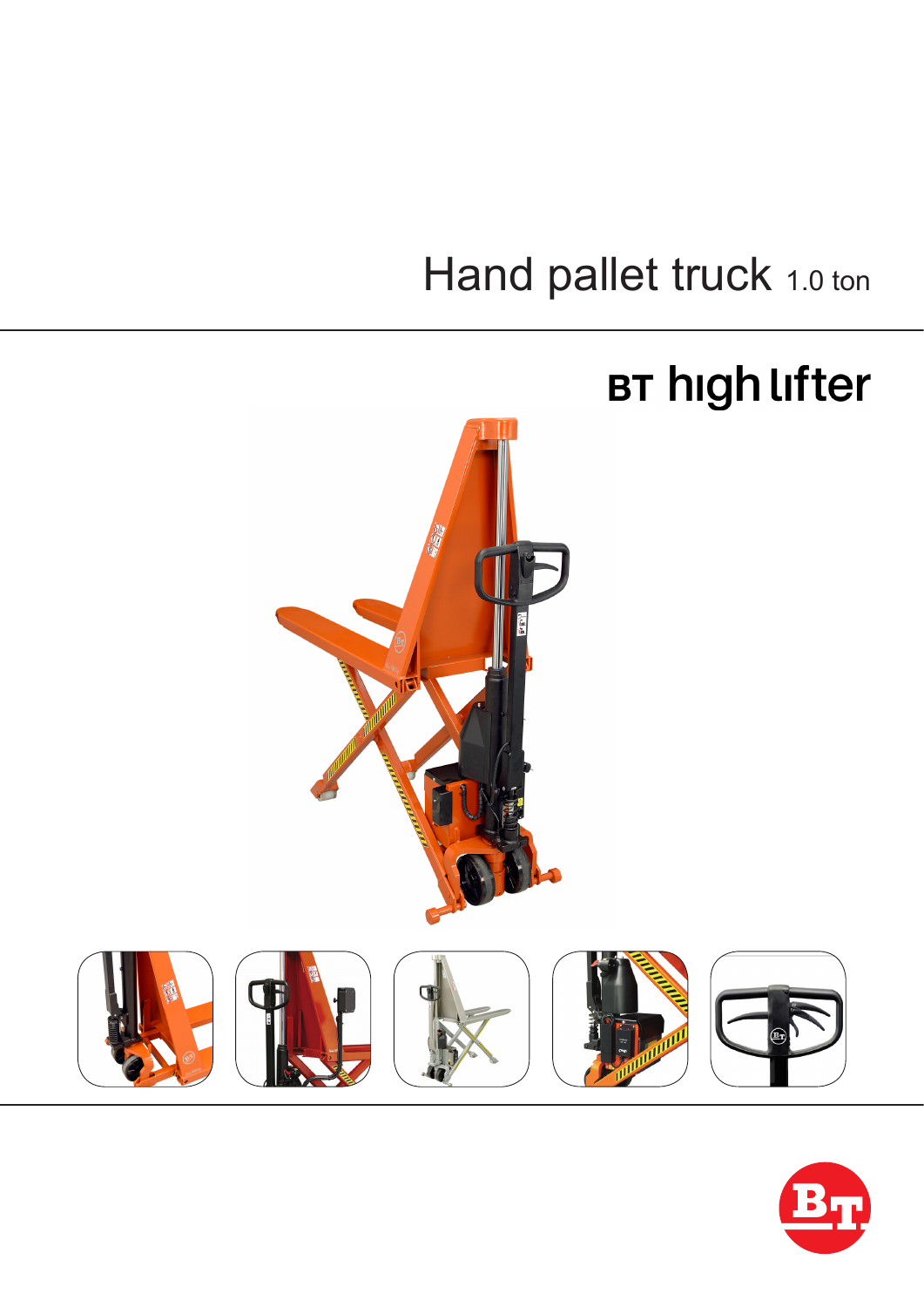### **Hand pallet truck**

| <b>Truck specifications</b> |      |                                                              |                  | <b>HHM100/I</b> | <b>HHL100/I</b>          | HHL100PH      |             |
|-----------------------------|------|--------------------------------------------------------------|------------------|-----------------|--------------------------|---------------|-------------|
| Identification              | 1.1  | Manufacturer                                                 |                  |                 | <b>BT</b>                | <b>BT</b>     | <b>BT</b>   |
|                             | 1.2  | Manufacturer's type designation                              |                  |                 | <b>HHM100</b>            | <b>HHL100</b> | HHL100PH    |
|                             | 1.4  | Operator type                                                |                  |                 | Hand                     | Hand          | Hand        |
|                             | 1.5  | Load capacity/rated load                                     | Q(t)             | kg              | 1000                     | 1000          | 1000        |
|                             | 1.6  | Load centre distance                                         | C                | mm              | 600                      | 600           | 600         |
|                             | 1.8  | Load distance, centre of drive axle to fork                  | $\mathsf X$      | mm              | 980                      | 980           | 980         |
|                             | 1.9  | Wheelbase                                                    | y                | mm              | 1280                     | 1280          | 1280        |
| Weight                      | 2.1  | Service weight                                               |                  | kg              | 121                      | 135           | 140         |
|                             | 2.2  | Axle load, with load, drive/castor/fork wheel                |                  | kg              | 205/370                  | 205/370       | 205/370     |
|                             | 2.3  | Axle load, without load, drive/castor/fork wheel             |                  | kg              | 20/55                    | 20/55         | 20/55       |
| Wheels                      | 3.1  | Steer/fork wheel. Polyurethane (P) <sup>1)</sup> , Nylon (N) |                  |                 | P/N                      | P/N           | P/N         |
|                             | 3.2  | Wheel size, front                                            |                  |                 | 175x60                   | 175x60        | 175x60      |
|                             | 3.3  | Wheel size, rear                                             |                  |                 | 75 x 75                  | 75 x 75       | 75 x 75     |
|                             | 3.5  | Wheels, number front/rear (x=driven wheels)                  |                  |                 | 2/2                      | 2/2           | 2/2         |
|                             | 3.6  | Track width, front                                           | $b_{10}$         | mm              | 152                      | 152           | 152         |
|                             | 3.7  | Track width, rear                                            | $b_{11}$         | mm              | 410                      | 410           | 410         |
| <b>Dimensions</b>           | 4.4  | Lift                                                         | $h_{3}$          | mm              | 710                      | 710           | 710         |
|                             |      | Lift height                                                  | $h_{23}$         | mm              | 800                      | 800           | 800         |
|                             | 4.9  | Height of towbar in drive position, min./max.                | $h_{14}$         | mm              | 1280                     | 1280          | 1280        |
|                             | 4.15 | Height, lowered                                              | $h_{13}$         | mm              | 90                       | 90            | 90          |
|                             | 4.19 | Overall length                                               | $\mathsf{I}_1$   | mm              | 1655                     | 1655          | 1655        |
|                             | 4.20 | Length to face of forks                                      | $\mathsf{I}_{2}$ | mm              | 465                      | 465           | 465         |
|                             | 4.21 | Overall width                                                | $b_1/b_2$        | mm              | 560                      | 560           | 560         |
|                             | 4.22 | Fork dimensions                                              | s/e/l            | mm              | 50/160/1190              | 50/160/1190   | 50/160/1190 |
|                             | 4.25 | Width over forks                                             | $b_{5}$          | mm              | 560                      | 560           | 560         |
|                             | 4.32 | Ground clearance, centre of wheelbase                        | m <sub>2</sub>   | mm              | 20                       | 20            | 20          |
|                             | 4.34 | Aisle width for pallets 800 x 1200 lengthways                | A <sub>st</sub>  | mm              | 1845                     | 1845          | 1845        |
|                             | 4.35 | Turning radius                                               | W.               | mm              | 1525                     | 1525          | 1525        |
| Elecrtic<br>motor           | 6.2  | Lift motor rating at S3 15%                                  |                  | kW              | $\overline{\phantom{0}}$ | 0.9           | 0.9         |
|                             | 6.4  | Battery voltage, nominal capacity K5                         |                  | V/Ah            |                          | 12/51         | 12/51       |
|                             | 6.5  | Battery weight                                               |                  | kg              |                          | 18            | 18          |

1) Powerthane wheel as steer wheel if equpped with handbrake. All data are based on table configuration. Other configurations may give other values. Truck performance and dimensions are nominal and subject to tolerances. Specifications are subject to change without notice.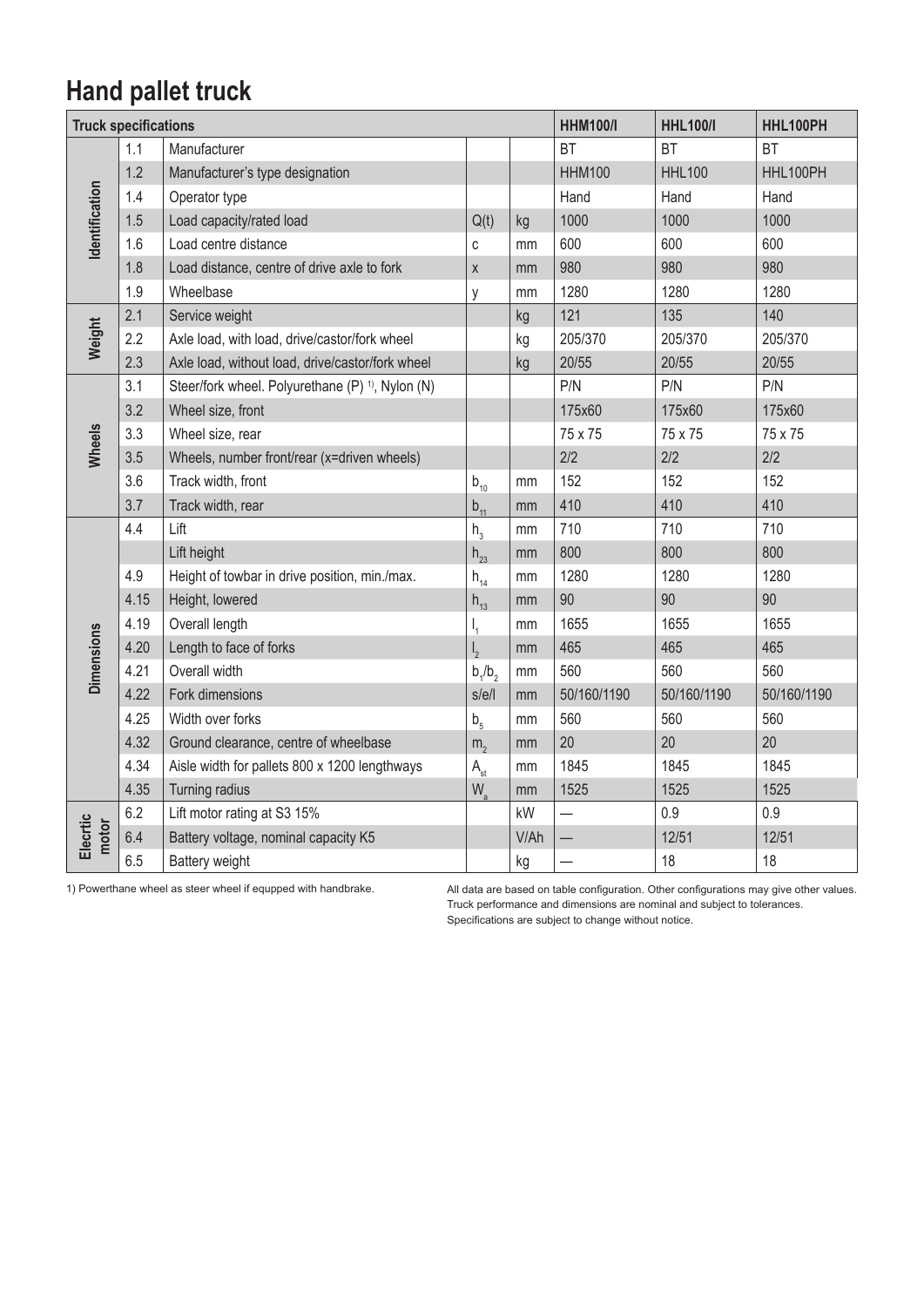### **Dimensional drawings**

# **BT high lifter**